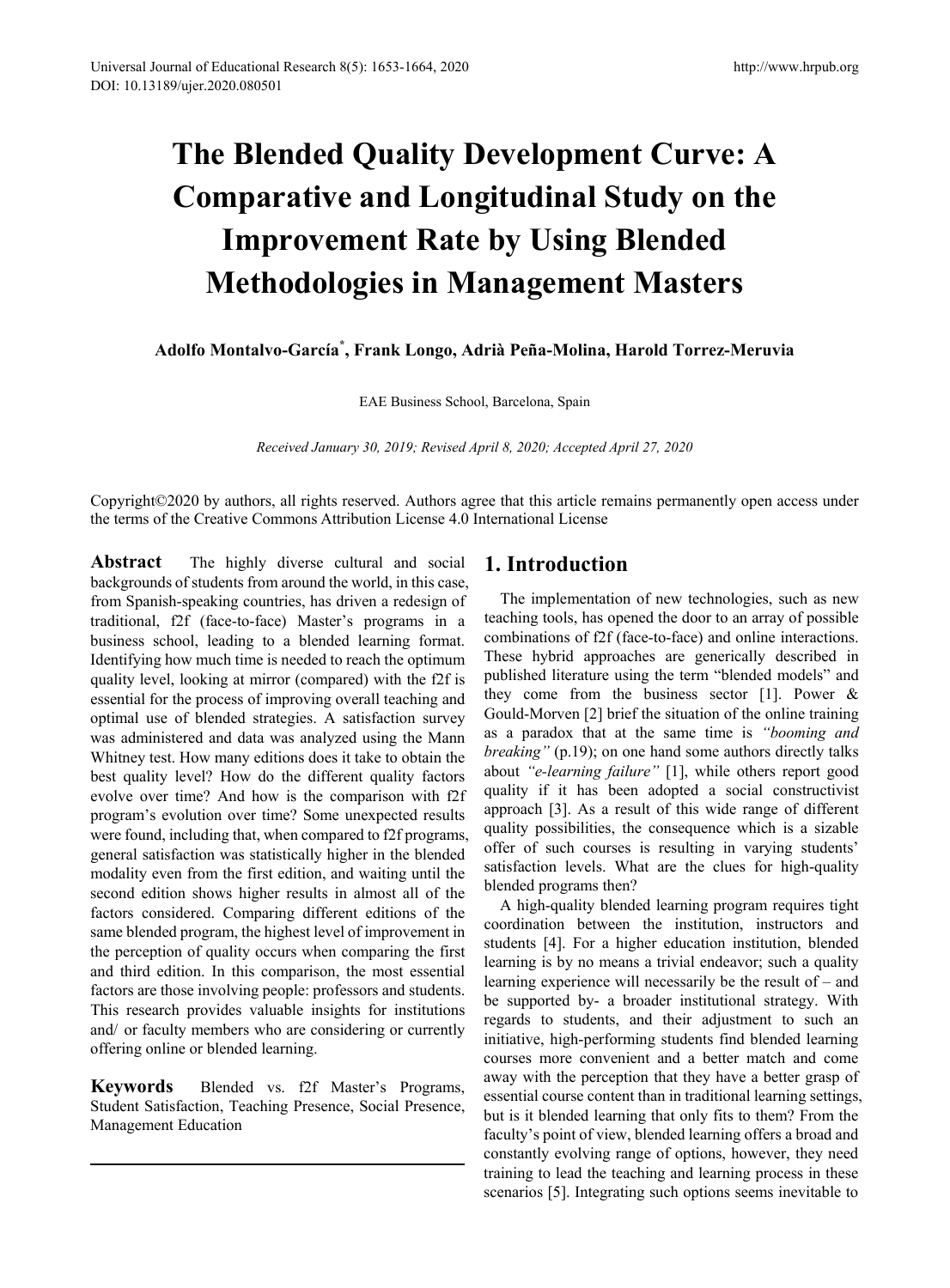some extent, but actual blended learning strategies use may range from basic to the cornerstone of the future of education [4].

Looking for quality, from a theoretical point of view the approach chosen corresponds with the Social Learning Theory of Bandura, where learning is fostered and shaped by the social contact [6]. This is why this intervention is led to extensive use of videoconference in this teaching strategy, as it enhances both instructor-student and student-student bonds.

To make effective a complex social learning scenario for learning, a teaching strategy is needed; this design draws on a number of linked factors that are all necessary – but, do students appreciate all those factors equally in comparison with f2f? Diet, Zhu, Struyven, & Blieck [7] faced the question: what contributes to blended student satisfaction? And their research showed that a wide range of qualities can be delivered, such as considering the persons, both faculty and students, as the main quality factor contributor.

Another relevant question in this research is: how long does it take to achieve the highest level of student's satisfaction? As the multiple references incorporated in this paper, it seems clear that applying quality standards blended modality provides high levels of student's satisfaction, but still does not address how this satisfaction is built in time with a longitudinal approach, and how the different main factors that foster satisfaction evolve in a time line setting.

# **2. Conceptual Framework**

The concept of satisfaction is defined as the feedback obtained from those who have received a service, such as the experience of training. Wu et al., stablished that satisfaction is commonly used to measure the quality of the teaching and learning process [8], therefore in order to have a general approach, it is considered also the general satisfaction.

Communities of Inquiry [9] is a construct configured by three elements: social presence, teaching presence and cognitive load. These three components of the model are developed in the forthcoming lines, and serve well to introduce under the constructivism paradigm, the role expected for students, faculty and the curriculum.

Besides these three already introduced factors, this research also explores where the online part of a blended course happens, its LMS, and how the teaching and learning process is supported under the label of "students support services".

These five factors constitute the conceptual framework of this research; they have been already considered as the most crucial ones dealing with students' satisfaction, derived from the most used concepts in the literature, specifically those selected in the research paper: *"Who or* *what contributes to student satisfaction in different blended learning modalities?"* [7].

## **2.1. Students**

One of the main advantages of blended learning, as supported by published results, is that it gives students much greater autonomy in terms of managing and pacing their learning process [5] [10] [11]. The primary shortcoming is that students may feel isolated in online learning phases [12] [13]. Effective learning will require generating opportunities for real-life preparation and through social learning [6]. We can therefore conclude that a satisfactory blended learning environment will enable *"connecting with other students and developing strong bonds (such as friendship), which are predictors of strong learning communities that extend beyond the classroom"* [14. p.2]

Mature students are better adjusted to this form of learning [15] as they believe it can better meet their learning needs, compared to conventional brick-and-mortar classroom education [14]. Published results also confirm the link between personal maturity, engagement with the learning process and results in a blended setting [15]; where the key differential point seems to be dedication, a greater invested effort and more abundant feedback [16].

Actually, according to Ozkan and Koseler [cited in 7], success in the online modality is conditioned by the people who use it, both students, but also faculty. This use acquires a social perspective, in the sense of how participants in a blended modality are able to collaborate, developing a positive affective relationship with the rest; this construct is known as "social presence" [17].

## **2.2. Faculty**

The primary advantage of blended learning is that it creates a setting that enables a broad range of student-centered teaching strategies, providing ample flexible options in terms of schedules and location. As already said, it also makes ongoing and direct feedback and communication possible [14] [18]. The degree of satisfaction with instructors and the perception of actually being supported by faculty is greater in blended learning settings [7]. Among other considerations, is the most valued quality factor which is the dialogue between professor and students [19].

Instructors who engage in blended learning courses are above to start a complex task, therefore it is very important for them to be aware that they need support students [4] [7] [20] in order to attain a high level of teaching quality. Going in detail and according to the Online Instructor Role and Behaviour Scale (OIRBS), they will have to deal with five roles: course design and organization, discussion facilitation, social facilitation, technological facilitation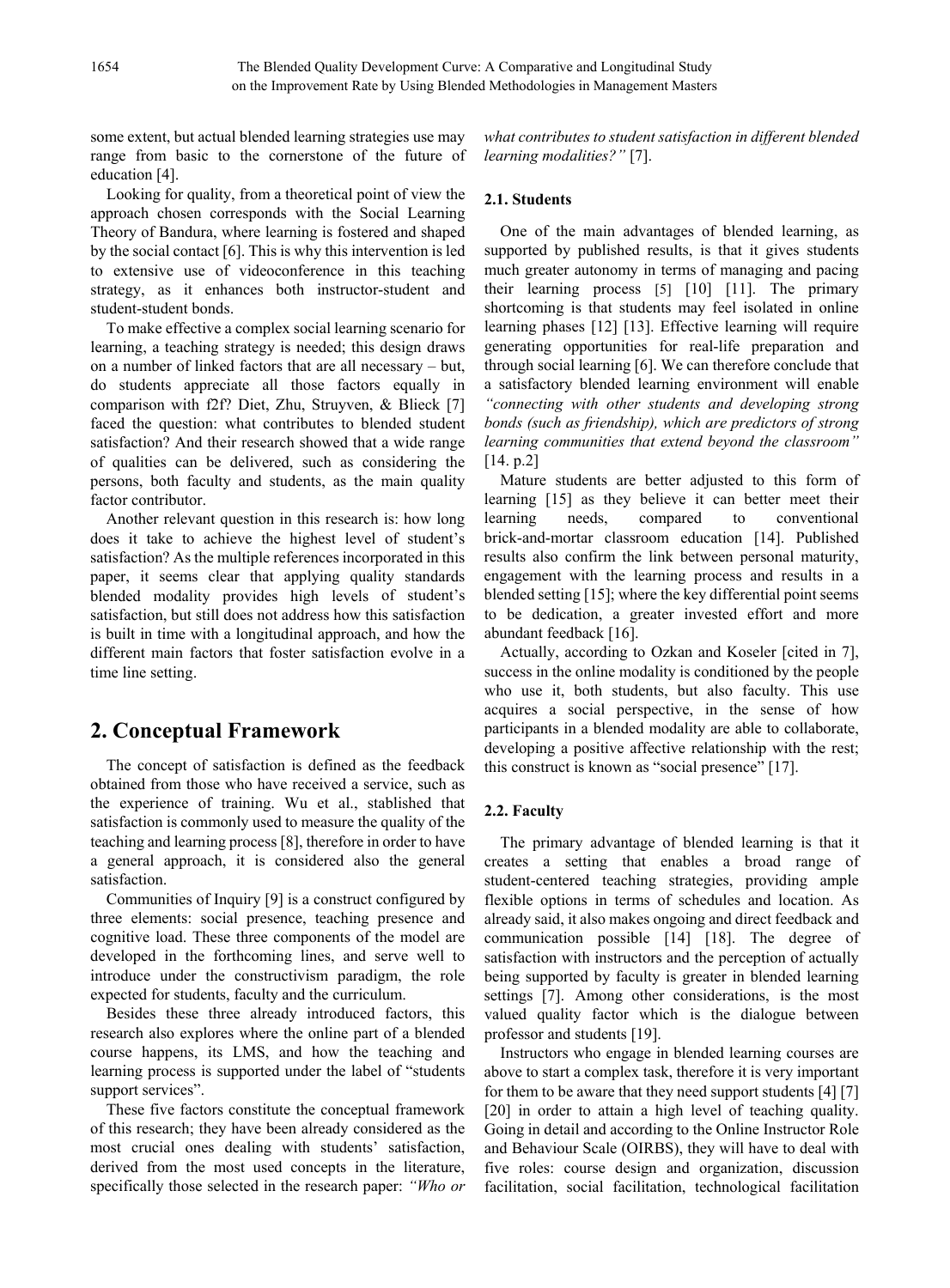and evaluation design [21].

However, most of the studies focused on technology-related issues. Badía, Garcia & Meneses [21] pointed out the importance of the role of professor; in their results professor occupy the first places in the variables that best explain quality in the online modality, such as age, academic background, being a full-time professor and, as was pointed out earlier, involvement in social interaction management, course design, technology use facilitation, learning outcomes evaluation and student learning support.

When a professor develops these tasks, he is providing "teaching presence", the construct refers to the extent of activities taken by a professor in order to provoke participation among students within encouraging role.

## **2.3. Curriculum**

Finalmente y para completar, el "Cognitive load" es el último elemento del modelo de Community of Inquiry [9], y hace referencia al esfuerzo que realiza el alumno para progresar por el currículum. Por lo tanto, e l curriculum no queda restringido a los contenidos que componen el programa, sino a la experiencia educativa pensada para el aprendizaje del alumno, de esta manera también hay que considerar las actividades que realiza en forma de evaluación continua: y este es precisamente el origen etimológico de la palabra: "camino".

Adoptar un enfoque socio-constructivista supone diseñar un "camino" en primera persona del singular para el alumnado que les dote de un conocimiento individual y socialmente útil, además de aplicable profesionalmente y en la vida [22]. En este sentido, si bien es cierto que la dimensión de objetivos de aprendizaje, contenidos y perfil profesional de salida son lo mismo que su versión presencial anterior que se desdobla, donde ya se desarrolla a partir de los principios del student centered learning, la aplicabilidad y una actualización constante al entorno VUCA, y la adaptación a un alumnado muy diverso [23].

Por otro lado, las dimensiones del currículum que han tenido cambios se corresponden con las actividades de aprendizaje, sí que han repensado para poderse situar en las coordenadas de la modalidad blended. The main benefits are to provide the change of deciding where and when to learn [24] the asyncrounous part of the teaching and learning process.

#### **2.4. Learning Management Systems (LMS)**

According to the socio-technical perspective; LMS are the places where the online part of the blended courses take place; it is to say that they support the process of teaching and learning, they must, therefore, be considered when evaluating course quality [21]. Sanders-Smith, Smith-Bonahue & Soutullo [25] suggest that the key traits of a successful LMS are ease of access and user-friendliness points out the need to be perceived as facilitating student's learning.

LMS can be deployed as black-box closed systems or integrated with the Internet and social media, however it is still common to say "new technologies", the fact is they have decades of track and evolution and nowadays, the term Web 2.0 designates the transition from static, HTML-based content, to dynamic, advanced, websites that provide a platform for virtual interpersonal and social networking and interaction. An effective blended learning model will have to be open-minded in its approach and not overlook these options. Traditional LMS focused on course curricula and other student-centered options must be kept in mind when designing opening learning [26], updated LMS are open and consider that learning can't happen in Internet nowadays ignoring the use of social media [27], which they are natural in the day by day of students. Finally, the purpose of creating *'Personal Learning Environments' (PLE)*, [28], that make possible social interaction.

A further aspect which is gaining research relevance in LMS is the role of learning analytics in the development of student-centered teaching approaches. Such tools enable instructors to follow each individual student's progress and to meet their needs much more accurately [29] opening the door to improve the quality perception of students.

Relacionando los conceptos de social presence y teaching presence con el modelo pedagógico blended instaurado: la comunicación prevista, además de considerar la parte presencial de los programes, en la parte online se desarrolla a partir de un contacto regular síncrono en forma de sesiones todos los lunes, miércoles y viernes, a esto se le suma los requerimientos de contacto derivados de la necesidad de satisfacer trabajos que a veces son individuales y otras veces en grupo, y por último en la comunicación también constante asíncrona. Durante las sesiones síncronas, alumnos y profesorado con las webcams interaccionan en tiempo real en las diferentes actividades de aprendizaje previstas.

#### **2.5. Student Support Services**

The last variable that has been identified as important in published research when evaluating student satisfaction is "support services" – i.e. other services, secondary to the main teaching-learning process [21]. In our research setting, for example, students had a tech support service, a library and a program coordinator at their disposal. These services must be considered as far as their interaction with the students conditioned their educational experience and they impact in terms of perception of quality.

## **3. Research Questions**

This research aims to face the following questions:

*RQ1. How many editions of a blended program are needed to get the maximum level of students'*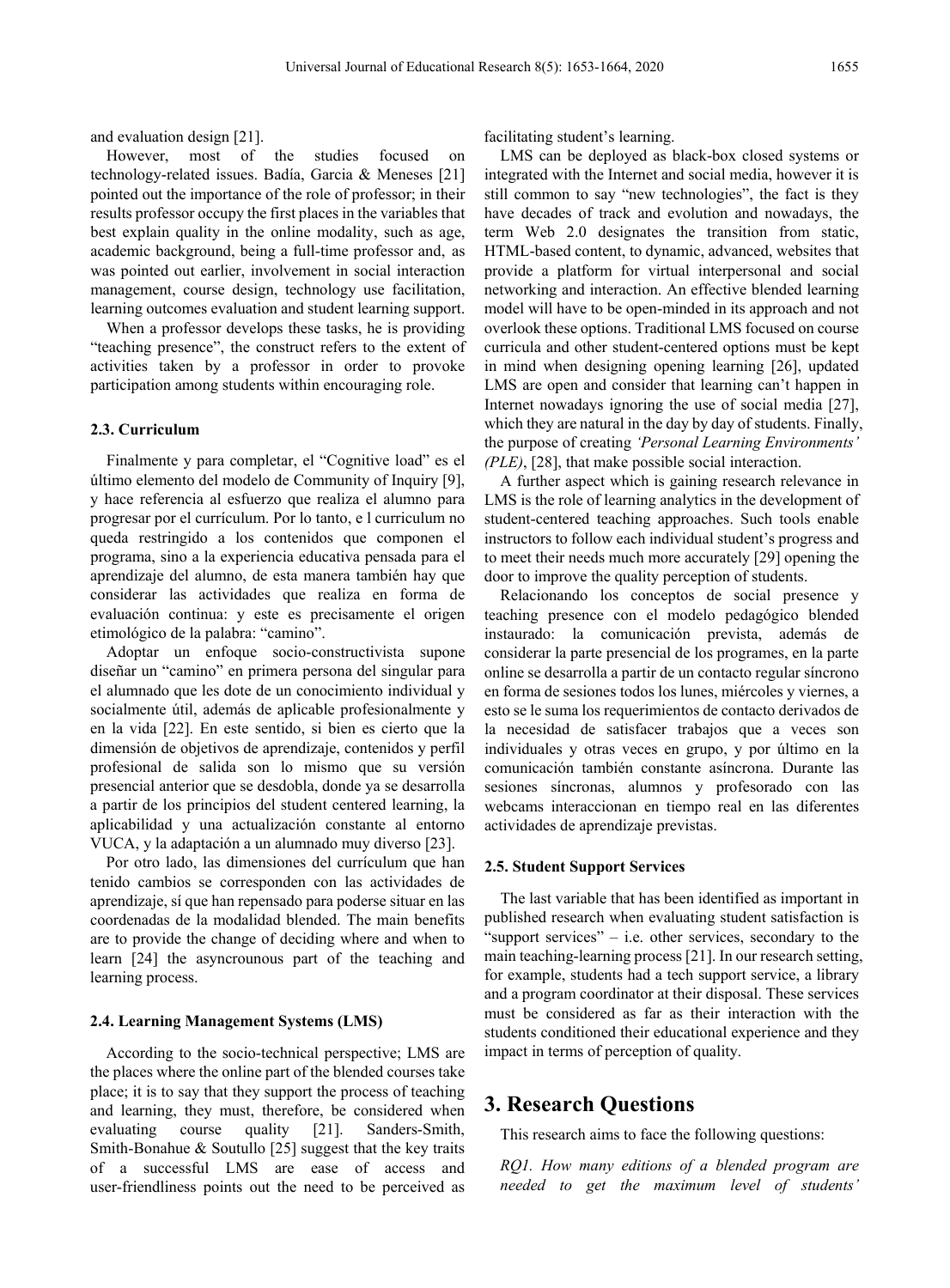#### *satisfaction?*

According to the state of the art, it seems clear that blended methodologies foster higher levels of satisfaction; however, there is a gap in the literature when it comes to studying the evolution of this satisfaction over time.

*RQ2. How does the curriculum, professor, students, support services and LMS in a blended program evolve on a longitudinal base?*

Another perceived gap in the literature involves addressing how these main factors contributing to the student's satisfaction evolve over different editions from a longitudinal point of view, which will allow us to understand the rating curve.

*RQ3. How does the satisfaction with the curriculum evolve after three editions of the blended program compared with the F2F modality?*

As far as it is not expected to have curriculum redesigns, it is to say that it is going to be stable factor over the studied period of time, it is not clear how it is going to be its evolution.

*RQ4. How does the satisfaction with the professor evolve after three editions of the blended modality compared with the F2F modality?*

The pedagogical model situates faculty as the key quality factor to enhance students' learning. Also, the reviewed literature declares the concept of *"teaching presence*" [21] as one of the most important factors when it comes to stablishing satisfaction.

*RQ5. How does the satisfaction with the peer students evolve after three editions of the blended modality compared with the F2F modality?*

With faculty, students are the other part of the couple; the pedagogical model aims to generate *"social learning",* therefore, getting to know this factor will make it possible to know whether we are achieving or not this essential component of the model.

*RQ6. How does the satisfaction with the support services evolve after three editions of the blended modality compared with the F2F modality?*

Beyond the teaching and learning process, mainly driven by faculty, how do the different modalities perceive the rest of the support services? Are there differences in how this factor contributes to students' satisfaction?

*RQ7. How does the satisfaction with the LMS evolve after three editions of the blended modality compared with the F2F modality?*

In the blended modality, the LMS is the place where the

teaching and learning process takes place, while in f2f programs it is conceived to be a resource to improve learning, which happens in regular traditional classrooms. This different role suggests different opinions about how it contributes to satisfaction.

## **4. Materials and Methods**

February 2015 marked the beginning of the new, blended learning, Master's programs at EAE Business School, in Barcelona (Spain). These programs all included classroom-based and online components. A specific course design was developed, including a two-week intensive, face-to-face class period, halfway through the program. The online component includes a one-hour live webinar every Monday, Wednesday and Friday and asynchronous online work using an LMS.

This project has a global perspective, and this is reflected in the academic curriculum and in the international faculty and students. Teaching takes place in Spanish, and students are mostly from Spanish-speaking Latin American countries and from Spain.

This context has enabled us to analyze this teaching approach and determine what elements have enhanced or hindered the students' experience and affected their degree of satisfaction, and students' perception of the relative importance of the most essential factors [7]. In a student-centered approach to teaching, discovering students' values and perceptions is essential. What relative weight do online and offline variables have from their point of view? Given that students enrolled in these programs are different; do they value different aspects of the teaching process differently from students enrolled in conventional, classroom-based, programs? Are we providing quality training from the first edition? What is the improvement rate within a blended modality?

#### **4.1. Procedure**

As this was a new portfolio of blended programs, it was considered essential to determine the evolution of each one of the main satisfaction factors studied, ranking variables by importance and benchmarking them against the traditional, classroom-based programs that these blended learning Master's programs were based on. At the end of each academic edition, a student satisfaction survey was administered. Participation was voluntary and took place after students had received their marks.

The groups involved were the 2016, 2017 and 2018 editions of the blended program and their equivalents in the f2f modality. The programs studied were the Master in Project Management and the Master in Supply Chain 2016, adding in 2017 and 2018 the Master in Corporate Communication and Master in Marketing to the School's portfolio.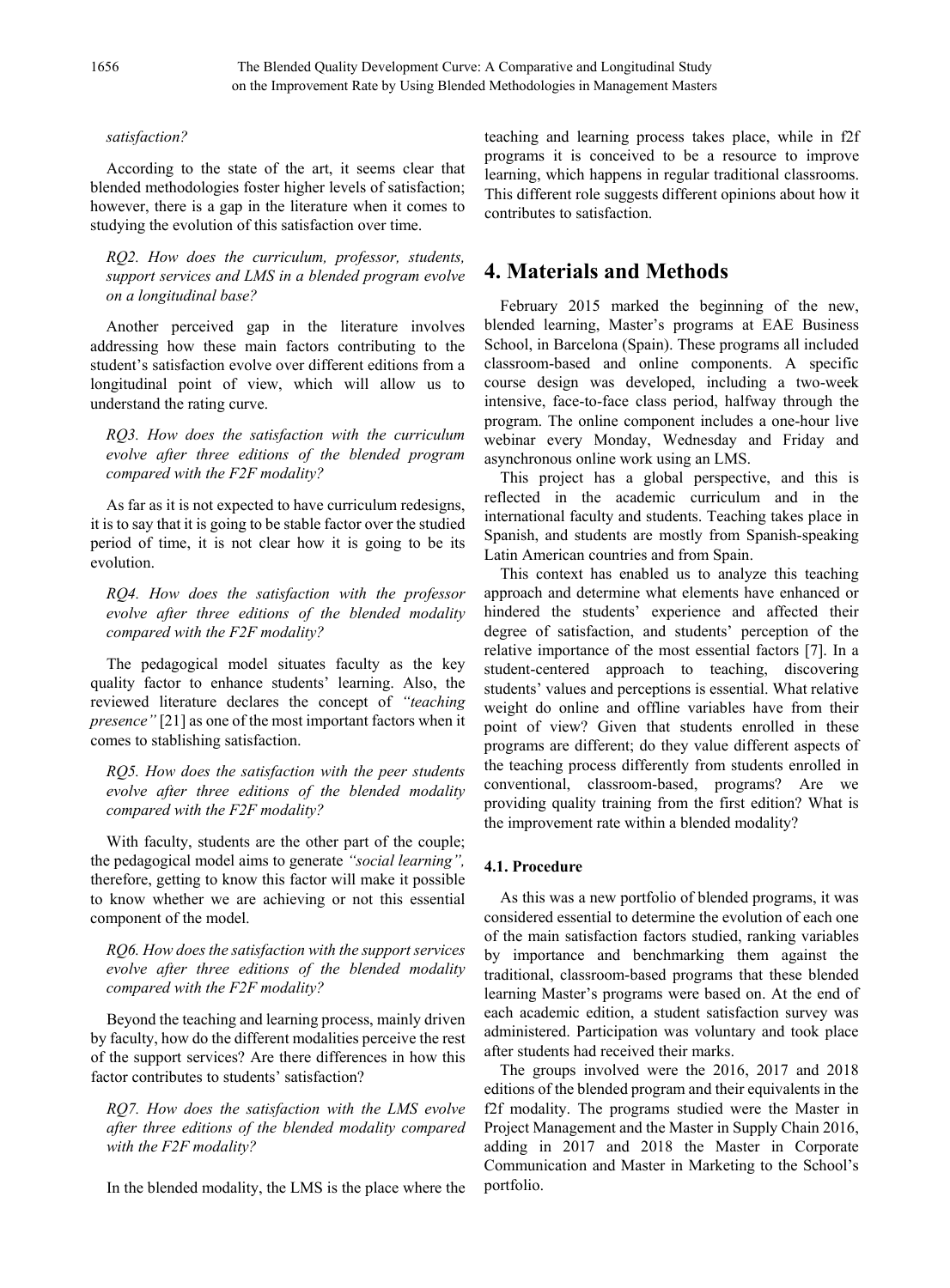The compared modalities present the same characteristics but the different modality itself: programs and their internal structure, contents, artefacts such as syllabus, templates, guides, faculty, learning activities, bibliography, LMS, etc. The only difference would then be the learning modality: blended vs. f2f. We sought to answer the questions: Which is the level of quality perceived by students blended and f2f? How do the main satisfaction factors evolve on these two types of students?

Regarding the research instrument, surveys are widely used in research as they enable us to obtain and process data in a timely and efficient manner [30]. All participants were given the same instructions and the same administration procedure was used. A wide array of questions was covered and technology facilitated reaching a large number of participants. The "Survey Project" platform was used to host questionnaires. Students were informed of this survey through the LMS (Blackboard).

This ease of access to students explains the fact that the studied sample is, in fact, the entire graduating class, which gave our analysis the greatest possible confidence. The conventional f2f classroom-based groups were also active users of the LMS as it was used to distribute at least documentation and hand in assignments.

In the year 2016, 63 students answered the survey; in 2017 it was answered by 107 and finally in 2018 we had 111 respondents; this means a total 281 answers that integrates the sample of the blended students. On the other hand, and regarding the f2f modality, in the year 2016, 58 students completed the survey, in 2017 the number was 377, and in 2018, the respondents were 301; the f2f sample is composed by 736 students. Essential factors in achieving such high rates of participation were: (1) the fact that the survey was placed as the first option on students' LMS page when they logged in; (2) the fact that they were repeatedly informed of the fact that their participation and opinions were considered very important and that it involved just a quick and easy-to-complete questionnaire.

This procedure was designed to guarantee anonymity and data protection and participants were informed of this in the survey instructions. The data summary report was generated automatically, removing any chance to trace answers back to specific individuals.

This enabled us to connect expressed student satisfaction with each studied factor, linking them to our original question: How the different factors are perceived in student satisfaction in each of the two studied learning modes? And from a longitudinal perspective?

Finally, the same survey was used for conventional, classroom-based programs, in order to make possible the comparison and it also included the most important quality factors in this research: curriculum, professor, students, support services and LMS.

## **4.2. Instrument**

The survey questionnaire was the instrument that this institution had been using for over ten years. This choice was made in order to enable benchmarking against a history of traditional, brick-and-mortar, classroom teaching, which is essential for this research. Given this long history and ample data based on this instrument, there was no need to engage in further validation. All items were reviewed to evaluate their adequacy for a blended learning setting and no major issues were discovered.

Its format is brief enough to ensure students can complete it in approximately ten minutes, which has proven to be an acceptable duration in this setting, and uses a technological platform that these students are familiar with. The wording was also very appropriate to this well-defined and well-known group of participants, who, after a full academic year, share a vocabulary, precluding comprehension difficulties or misunderstandings. This degree of confidence also meant that there was no need for control items. There were two open-ended questions that allowed students to provide broad qualitative input.

Item wording has been carefully crafted to be clear and easy to understand for the new blended master's students. Feedback has confirmed that there were no ambiguous questions. All questions were brief, expressed in positive terms and avoided leading or prompting wording, ensuring that each question involved one single, clear, logical sequence.

It is a Likert scale ranging from 0-5, where 0 means no satisfaction and 5 is total satisfaction. The items are the following ones:

- What is your overall assessment of the professor?
- What is your overall assessment of the curriculum?
- What is your overall assessment of the LMS?
- What is your overall assessment of the support services?
- What is your general satisfaction with the master?

#### **4.3. Statistical Analysis**

The Kolmogórov-Smirnov test was applied in order to check the normality of the distribution, considering two independent samples, one for the blended modality and the other for the f2f modality, results are reported in table 1.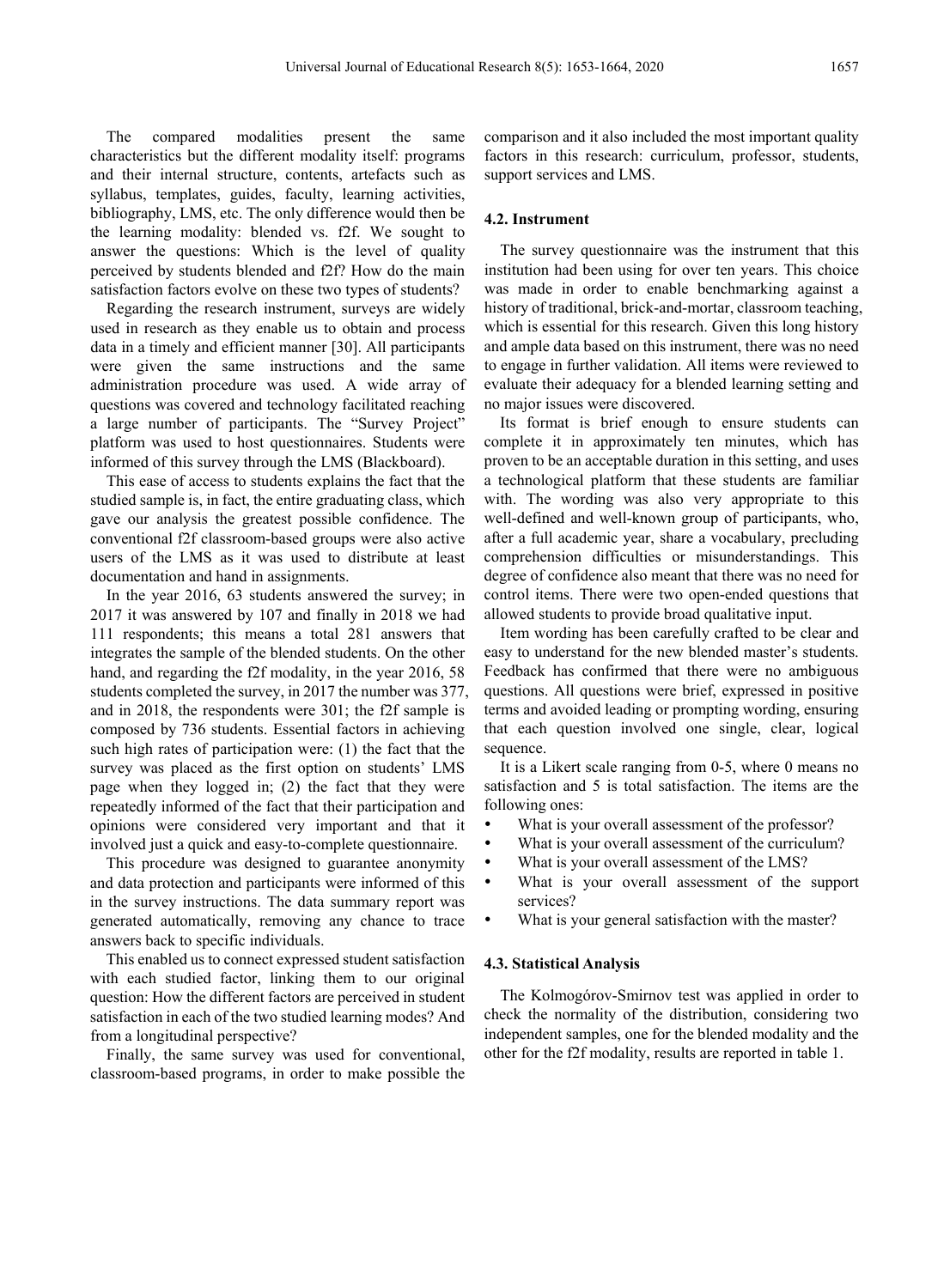| Statistics <sup>a</sup>      |          |            |           |          |                  |       |                      |  |  |
|------------------------------|----------|------------|-----------|----------|------------------|-------|----------------------|--|--|
|                              |          | Curriculum | Professor | Students | Support services | LMS   | <b>GSatisfaction</b> |  |  |
| Máximas diferencias extremas | Absolut  | 0,201      | 0,170     | 0,334    | 0.055            | 0.189 | 0.298                |  |  |
|                              | Positive | 0,201      | 0,170     | 0.334    | 0,055            | 0.189 | 0.298                |  |  |
|                              | Negative | 0,000      | 0,000     | 0.000    | $-0.031$         | 0,000 | 0,000                |  |  |
| Z of Kolmogorov-Smirnov      |          | 2,873      | 2.427     | 4,760    | 0,786            | 2,701 | 4,252                |  |  |
| $Sig.$ )                     |          | 0,000      | 0,000     | 0.000    | 0,568            | 0,000 | 0.000                |  |  |

**Table 1.** Test of Kolmogórov-Smirnov for two independent samples.

a. Aggrupation variable: groups blended and f2f

|                  |                                | Levene Statistic | Sig.  |
|------------------|--------------------------------|------------------|-------|
| Curriculum       | Se asumen varianzas iguales    | 26,382           | 0,000 |
|                  | No se asumen varianzas iguales |                  |       |
| Professor        | Se asumen varianzas iguales    | 14,510           | 0,000 |
|                  | No se asumen varianzas iguales |                  |       |
| Students         | Se asumen varianzas iguales    | 80,168           | 0,000 |
|                  | No se asumen varianzas iguales |                  |       |
| Support services | Se asumen varianzas iguales    | 0,359            | 0,549 |
|                  | No se asumen varianzas iguales |                  |       |
| <b>LMS</b>       | Se asumen varianzas iguales    | 30,398           | 0,000 |
|                  | No se asumen varianzas iguales |                  |       |
| GSatisfaction    | Se asumen varianzas iguales    | 54,859           | 0,000 |
|                  | No se asumen varianzas iguales |                  |       |

**Table 2.** Test of Leneve.

Secondly, the Levene test was applied looking for the homogeneity of the distributions, results are shown in table 2.

Both normality and homogeneity tests revealed a non-normal distribution; as a consequence of these tests a non-parametric analysis is required and applied. In this line, for the comparisons between modalities and editions, the Mann Whitney's test was selected.

For non-parametric distributions, the Mann Whitney's test is chosen and applied for each blended edition, and it is then cross compared both with their f2f equivalent, and also longitudinally with the different editions of the blended program. Comparing the factors: general satisfaction, professor, students, curriculum, LMS and

support services.

As it is commonly accepted in research, we assume that when p. value has got a significance lower than 0,05 the difference between the distributions is statistically significant, and when p. value is higher than 0,05 it is considered that the two compared groups do not show statistical differences.

## **4.4. Results**

Figure 1 offers a picture of the evolution of the different factors analysed considering both modalities in a longitudinal basis.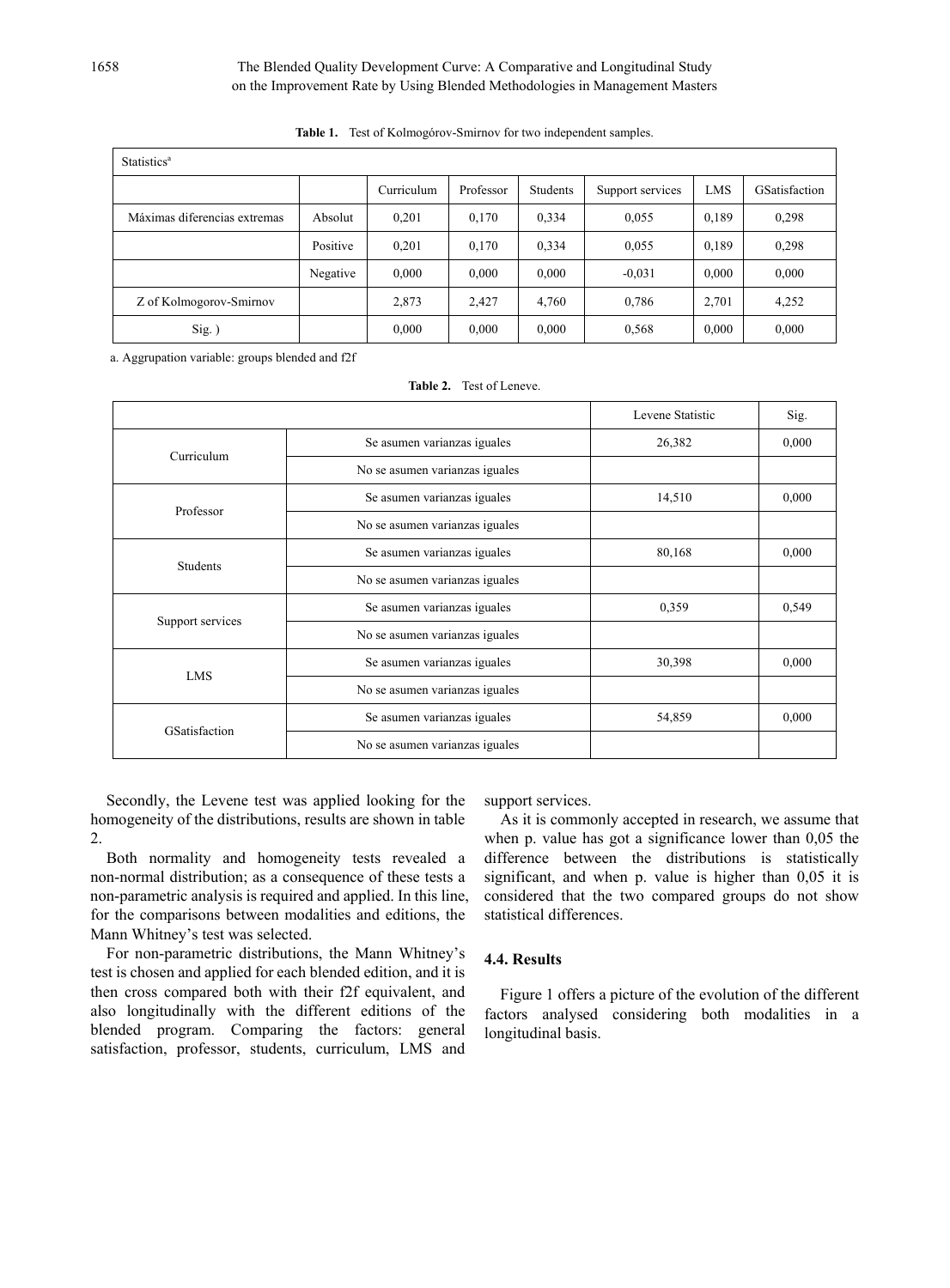

**Figure 1.** Longitudinal average scores in blended vs. f2f

In the first edition, i.e. in 2016, the blended modality presents slightly better results for students, and general satisfaction shows the higher difference between the two groups. In the second edition, the "blue" colour of the blended modality scores higher in all the analysed factors, with the only exception of support services in 2018.

To find out whether these differences are statistically significant, table 3 offers the statistics of the different Mann Whitney test within the cross compared groups. The obtained resulting data provides a way to answer the RQ contained in this research, as it follows.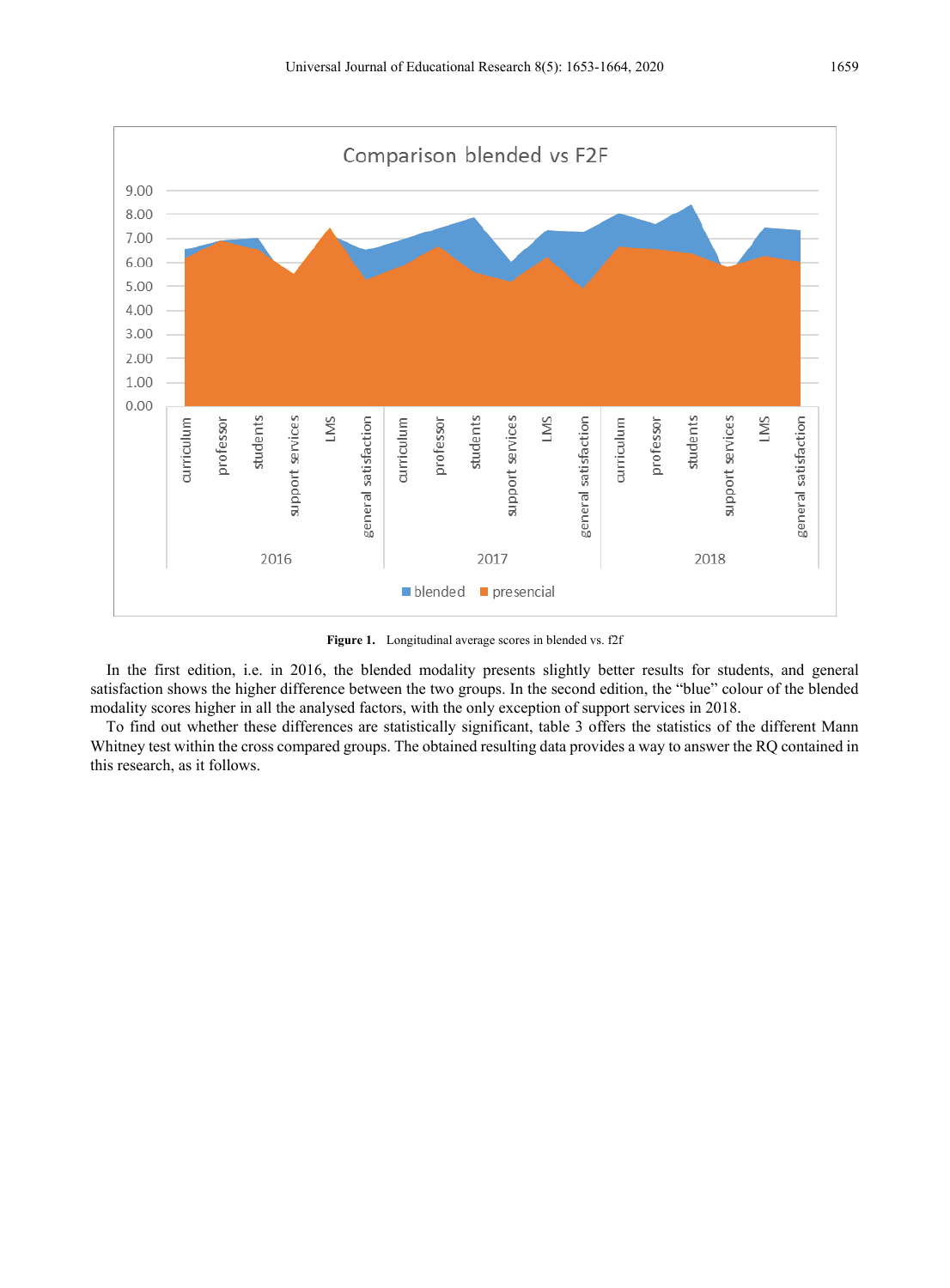## 1660 The Blended Quality Development Curve: A Comparative and Longitudinal Study on the Improvement Rate by Using Blended Methodologies in Management Masters

*Curriculum Professor Students Support services LMS General satisfaction TOTAL blended vs f2f U de Mann-Whitney*  $\begin{array}{|l} \hline \end{array}$  74968,500  $\begin{array}{|l} \hline \end{array}$  81499,000 62368,500 101602,000 78888,000 59999,500 *W de Wilcoxon*  $\begin{array}{|l}\n 346184,500 \\
\hline\n 352715,000 \\
\end{array}$  333584,500  $\begin{array}{|l}\n 372818,000 \\
\hline\n 372818,000 \\
\end{array}$  350104,000  $\begin{array}{|l}\n 331215,500 \\
\hline\n 381215,500 \\
\end{array}$ *Z* -6,887 -5,306 -9,875 -0,434 -5,917 -10,468 *Sig. asintótica(bilateral)* 0,000 0,000 0,000 0,664 0,000 0,000 *2016 blended vs f2f U de Mann-Whitney* 1735,500 1693,000 1712,500 1592,000 1615,000 1344,500 *W de Wilcoxon*  $\begin{array}{|l}\n 3446,500 \\
\hline\n 3709,000 \\
\end{array}$  3423,500  $\begin{array}{|l}\n 3608,000 \\
\hline\n 3608,000 \\
\end{array}$  3631,000  $\begin{array}{|l}\n 3655,500 \\
\hline\n 3055,500 \\
\end{array}$ *Z*  $-0,482$   $-0,710$   $-0,600$   $-1,227$   $-1,115$   $-2,530$ *Sig. asintótica(bilateral)* 0,630 0,478 0,549 0,220 0,265 0,011 *2017 blended vs f2f U de Mann-Whitney* 14233,500 15647,500 10713,500 16502,000 15420,500 9346,000 *W de Wilcoxon* 85486,500 86900,500 81966,500 87755,000 86673,500 80599,000 *Z* -4,713 -3,590 -3,590 -7,455 -2,893 -3,760 -8,549 *Sig. asintótica(bilateral)*  $\begin{array}{cccc} 0,000 & 0,000 & 0,000 & 0,000 & 0,000 \end{array}$  0,000 0,000 0,000 0,000 *2018 blended vs f2f U de Mann-Whitney* 10429,000 11420,500 8477,000 15523,000 11423,500 10584,000 *W de Wilcoxon*  $\vert$  55279,000  $\vert$  55673,500  $\vert$  51255,000  $\vert$  21739,000  $\vert$  56874,500 56035,000 *Z*  $\vert$  -5,883  $\vert$  -4,849  $\vert$  -7,076  $\vert$  -1,110 -4,979  $\vert$  -5,788 *Sig. asintótica(bilateral)* 0,000 0,000 0,000 0,267 0,000 0,000 *16-17 blendeds U de Mann-Whitney* 2944,000 2782,500 2797,000 2591,500 3324,500 2743,000 *W de Wilcoxon*  $\vert$  4960,000  $\vert$  4798,500  $\vert$  4813,000  $\vert$  4607,500  $\vert$  9102,500  $\vert$  4759,000 *Z* -1,408 -1,932 -1,884 -2,536 -0,151 -2,071 *Sig. asintótica(bilateral)*  $\begin{array}{|l} 0.159 \ 0.053 \ 0.060 \ \end{array}$  0,011 0,880 0,038 *17-18 blendeds U de Mann-Whitney* 3847,500 5692,500 4701,500 5274,000 5462,000 5825,000 *W de Wilcoxon*  $\vert$  9625,500  $\vert$  11470,500  $\vert$  10479,500  $\vert$  11490,000  $\vert$  11240,000  $\vert$  12041,000 *Z*  $-4,588$   $-0,541$   $-2,314$   $-1,439$   $-1,044$   $-0,250$ *Sig. asintótica(bilateral)* 0,000 0,589 0,021 0,150 0,297 0,803 *16-18 blendeds U de Mann-Whitney* 1940,000 2717,500 2307,500 3133,000 3287,000 2871,500 *W de Wilcoxon*  $\begin{array}{|l}\n 3956,000 \\
\hline\n 3956,000 \\
\end{array}$  4733,500 4323,500 5149,000 5303,000 4887,500 *Z* -4,961 -2,488 -3,500 -1,145 -0,668 -1,994

*Sig. asintótica(bilateral)*  $\begin{array}{|l} 0,000 \end{array}$  0,013 0,000 0,252 0,504 0,046

**Table 3.** Mann Whitney's statistics for the crossed groups: blended vs. f2f and different editions of blended itself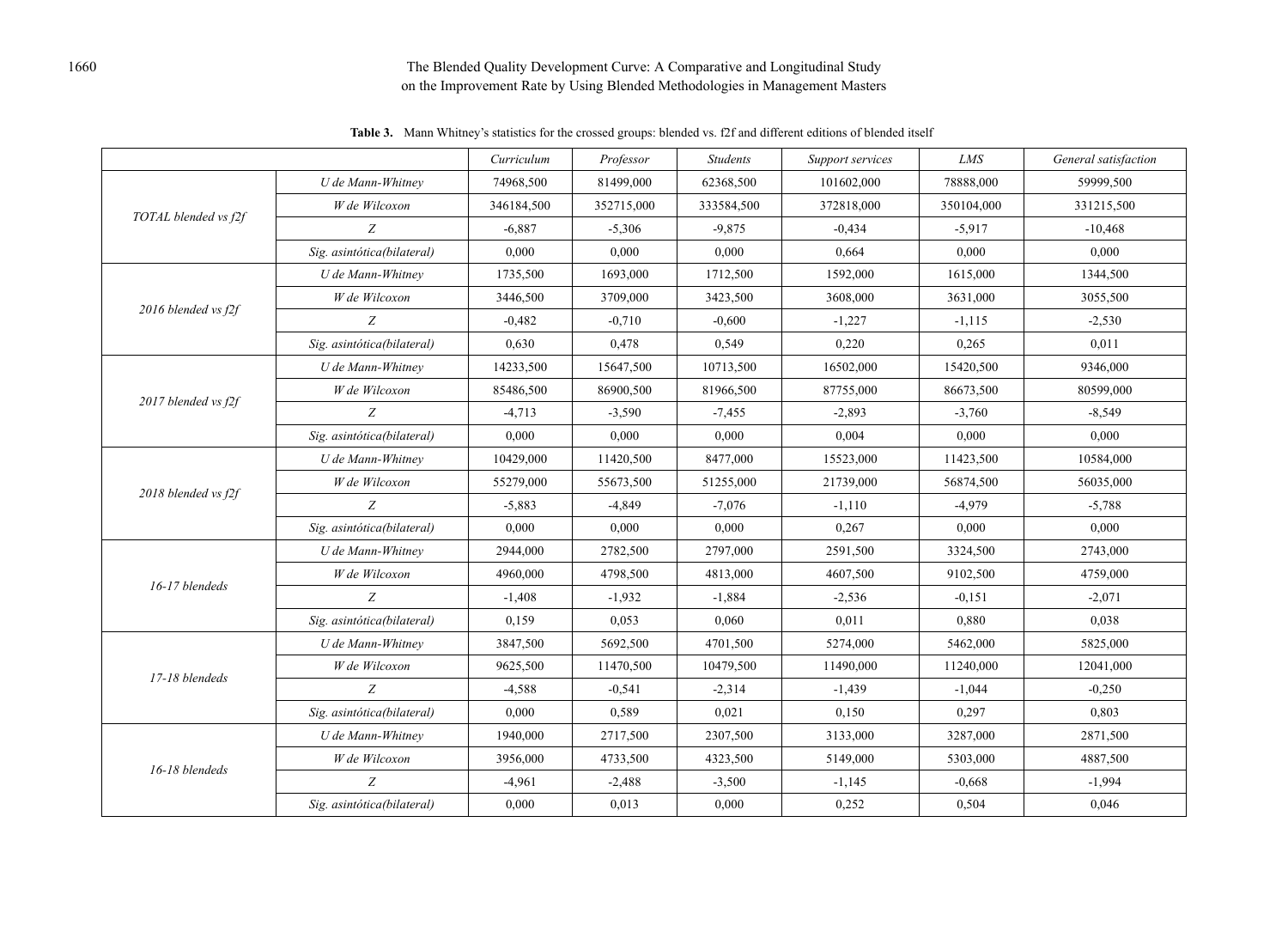|                      | Differences between blended and F2F per edition |       |       |       | Differences between different editions of the<br>blended modality |            |           |
|----------------------|-------------------------------------------------|-------|-------|-------|-------------------------------------------------------------------|------------|-----------|
|                      | 2016-2018 (total)                               | 2016  | 2017  | 2018  | 2016ys2017                                                        | 2017ys2018 | 2016-2018 |
| Curriculum           | 0.000                                           | 0,630 | 0,000 | 0,000 | 0.159                                                             | 0.000      | 0.000     |
| Professor            | 0.000                                           | 0,478 | 0,000 | 0,000 | 0.053                                                             | 0,589      | 0,013     |
| <b>Students</b>      | 0.000                                           | 0.549 | 0.000 | 0,000 | 0.060                                                             | 0.021      | 0.000     |
| Support services     | 0.664                                           | 0.220 | 0.004 | 0.267 | 0.220                                                             | 0.011      | 0.252     |
| <b>LMS</b>           | 0.000                                           | 0,265 | 0.000 | 0,000 | 0.265                                                             | 0,880      | 0,504     |
| General satisfaction | 0.000                                           | 0,011 | 0,000 | 0,000 | 0.011                                                             | 0,038      | 0,046     |

**Table 4.** Statistical differences across modalities and editions: Mann Whitney's p value

 $*p<0.05$ 

Finally, table 4 shows the p. values of the Mann Whitney test crossing per modality and editions. The obtained resulting data provides a way to answer the RQ contained in this research.

*RQ1. How many editions of a blended program are needed to get the maximum level of students' satisfaction?*

In terms of general satisfaction, with a  $p=0.011$ , the first 2016 blended edition provokes statistically higher significance satisfaction than the f2f, however, several of the main considered factors present differences. In the comparison of the second year (2017) all the analysed factors present a p. value under 0,05 which means statistical differences.

*RQ2. How does the curriculum, professor, students, support services and LMS in a blended program evolve in a longitudinal base?*

Curriculum does not show differences comparing 2016 and 2017 editions, but it does when comparing 2017 and 2018. Regarding professor, there are no differences between 2016-2017 and 2017-2018, 2016 and 2018 need to be compared in order to identify statistically significant differences. In regards to students, 2016-2017 does not show differences, however 2017-2018 does; and this is the trend for support services too. Finally, LMS does not present any differences in the opinion expressed by respondents.

*RQ3. How does the satisfaction with the curriculum evolve after three editions of the blended compared with the F2F modality?*

With a p. value of 0,630 there are no differences in 2016, however, they appear in 2017 with a 0,000, and it is maintained in 2018 with another p value of 0,000.

*RQ4. How does the satisfaction with the professor evolve after three editions of the blended modality compared with the F2F modality?*

Again, there are no differences in 2016 with a p.value of 0,478; however, the comparison changes in 2017 and 2018 with a p value of 0,000 in both cases.

*RQ5. How does the satisfaction with the peer students evolve after three editions of the blended modality compared with the F2F modality?*

And this is valid for students too; p value of 0,549 in 2016 that means no differences, and the comparison changes in 2017 and 2018 with p.=0,000.

*RQ6. How does the satisfaction evolve with the support services after three editions of the blended modality compared with the F2F modality?*

Support services has got a different picture: in 2016, there are no differences with a  $p=0,220$ ; there are differences in 2017 with a  $p=0,004$ , and again in 2018 there are no differences with a p.=0,267.

*RQ7. How does the satisfaction with the LMS evolve after three editions of the blended modality compared with the F2F modality?*

There are no differences in 2016 with a  $p=0,265$ , however, in 2017 and 2018 p.=0,000 in both years.

## **5. Discussion**

This data expands the body of research that indicates that blended learning students present higher levels of overall satisfaction compared to students enrolled in conventional education programs [14] [31].

When launching blended programs, institutions needs to develop their organic grown into a positive transformation by an iterative loop of continuous quality improvement in each edition [4], from a longitudinal project perspective, this research come up with an original finding about how much time is needed to do the whole quality learning rate, which is according to these results two editions of the program to reach statistically significant differences when comparing with f2f programs.

Keeping in mind the phases that institutions that develop mixed learning programs go through, namely: awareness/exploration, early implementation and mature implementation [32], an explicit course design makes possible shared teaching approaches by all faculty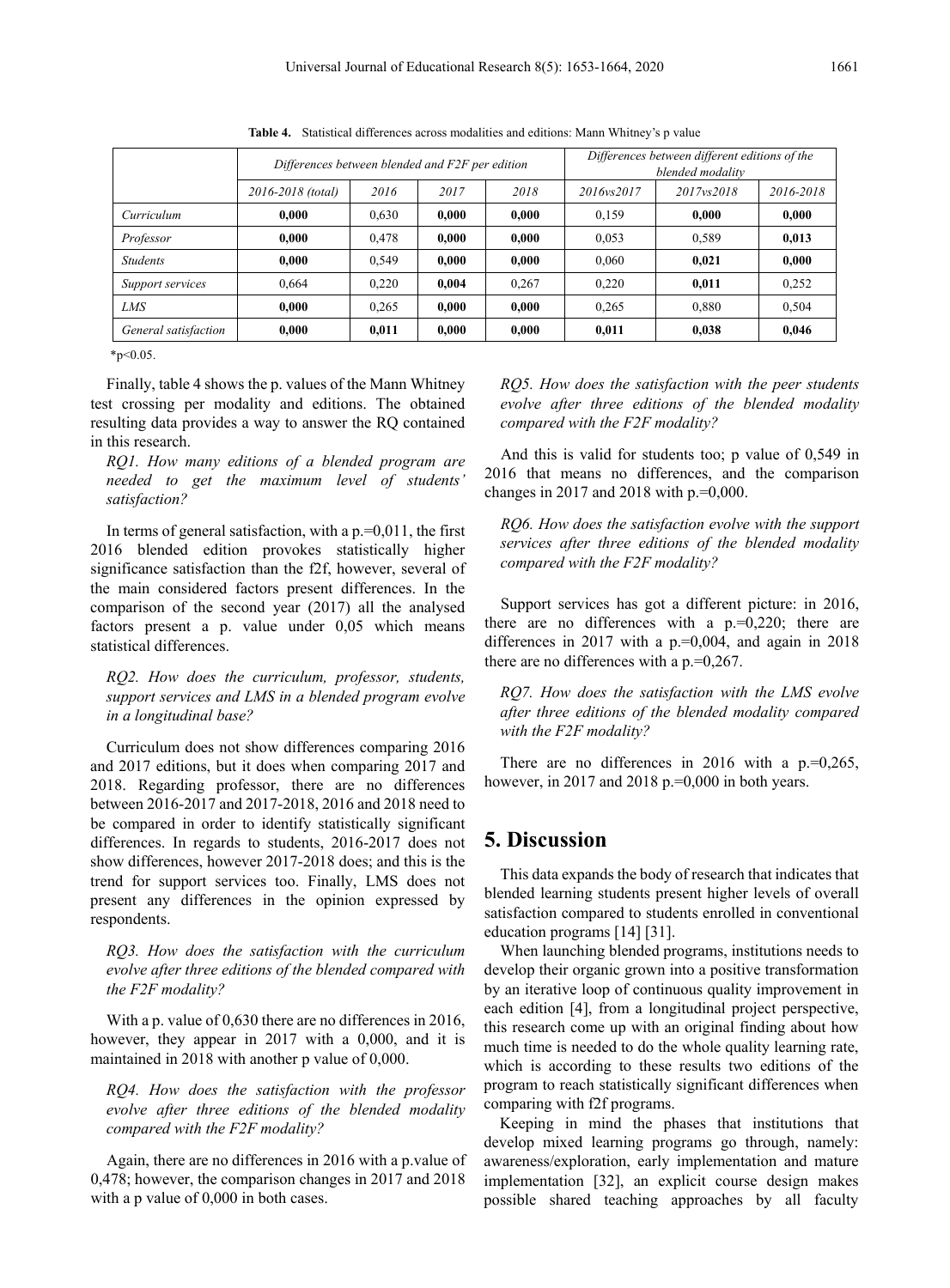members, supported by specific training [33] and teamwork will be perceived by all stakeholders as an accelerator for the institution's progress. In the case we have analyzed here, the framework is broad enough to give faculty plenty of leeway to work flexibly and find a balance between personal identity and approach and an institutional teaching strategy.

Furthermore, a clear teaching framework will limit the potentially negative impact of further teacher-related factors such as age or experience [21] and will enable an institution to offer a high-quality experience from the very first edition of a new program in general terms. Higher education institutions have a mandate to offer high quality training from the very first edition and blended learning programs are the only way that many people, given constraints of time and location, can access such an education.

Our statistical analysis has led to results that are fully agree with Diep et al., [7], as the people, faculty and students appear as the primary variable contributing to student satisfaction. Faculty has emerged as the factor with the greatest weight in understanding satisfaction in blended learning settings. However, "teaching presence" [21], has been less fully developed as a construct in published research compared to "social presence" [25], and however the literature still claims to know more about empirical evidences in student's engagement and therefore perception of quality [34].

En el escenario analizado, los profesores que se han lanzado a la modalidad blended han contado con formación y asesoramento pedagógico constante, de esta manera, todos los elementos constitutivos de la Community of Inquiry: social presence – students, teaching presence – faculty y cognitive load – curriculum presenta una mejora de comparada con la modadlidad f2f a partir de la segunda edición, es decir si bien es cierto que la satisfacción general ya significativamente superior en la primera edición, hay que esperar a un segundo año en la curva de aprendeizaje del profesorado para conseguir tener un impacto desde la perspectiva constructiva en la Community of Inquiry. Comparando estos elementos consigo mismos hay que esperar un segundo año para identificar una mejora en students y curriculum, y un tercer año para observar una mejora en los tres elementos constitutivos.

Teaching presence has got a high correlation with the student's cognitive load [35], and it happens when faculty is able in the frame of the socio-constructivist paradigm, to design teaching and learning process conducted by questions where everybody contributes, by discussing and reflection, in the frame of a strong learning community [14], specifically a Community of Inquiry [36] [17]. Actually the kind of the interaction between the students is going to shape the experiential quality within the training.

The need to belong and find social support through the

long process of an academic program is relevant to the blended modality too. Social learning [7] permits active approaches to teaching to enable all students to take part in a complex exchange, where everyone teaches and learns. In this sense, students find blended learning settings an exciting challenge, as they engage in effective group work with people from many countries and acquire a global perspective from the very beginning. We believe that the need to belong may be behind these results. Need to belong is related, in published literature, with an increase in participation and engagement in blended learning students. This research has involved adult blended learning students, most of whom have to deal with families and full-time jobs, as well as the ongoing and challenging workload of assessed assignments in these blended learning programs. We therefore believe that although they may name "students" as the factor they enjoy the most – given that these are the classmates they've shared the process with – they are aware that other factors contribute more to the quality and effectiveness of the education they are investing in [21].

These data seem to indicate that an underlying expectation that social presence is an essential learning tool is not, in fact, considered accurate from the year 2007 [37]; we believe that the student variable expresses social support and a feeling of belonging within each person's educational goals [7] [38], and when this prerequisites are in place, the blended modality fits not only to good students, but to a wide range of them; it is the mission of the institution and the faculty to provide with pedagogical models and designs that inspire and encourage participation of any kind of student.

# **6. Conclusions**

Our results and the process we describe here can provide clarity on the design and implementation of this type of program and assist managers and faculty tasked with introducing blended or online programs in their institutions, and also permits to be aware of the patience needed to reach the end of the quality curve rate. These results strengthen the grounds that enable us to state that blended learning delivers a higher degree of satisfaction.

The blended learning format with a two-week classroom session in mid-course, webinars every Monday, Wednesday and Friday and asynchronous work leads to comparatively better results than the conventional classroom-based f2f programs. As it appears to be a validated solution on how to address the well-known feeling of isolation that students can suffer in other settings, by providing a continuous interaction that permits social and teaching presence.

The implementation of technology-enabled blended learning programs can succeed if it is done properly. Ultimately, people are at the core and are the purpose of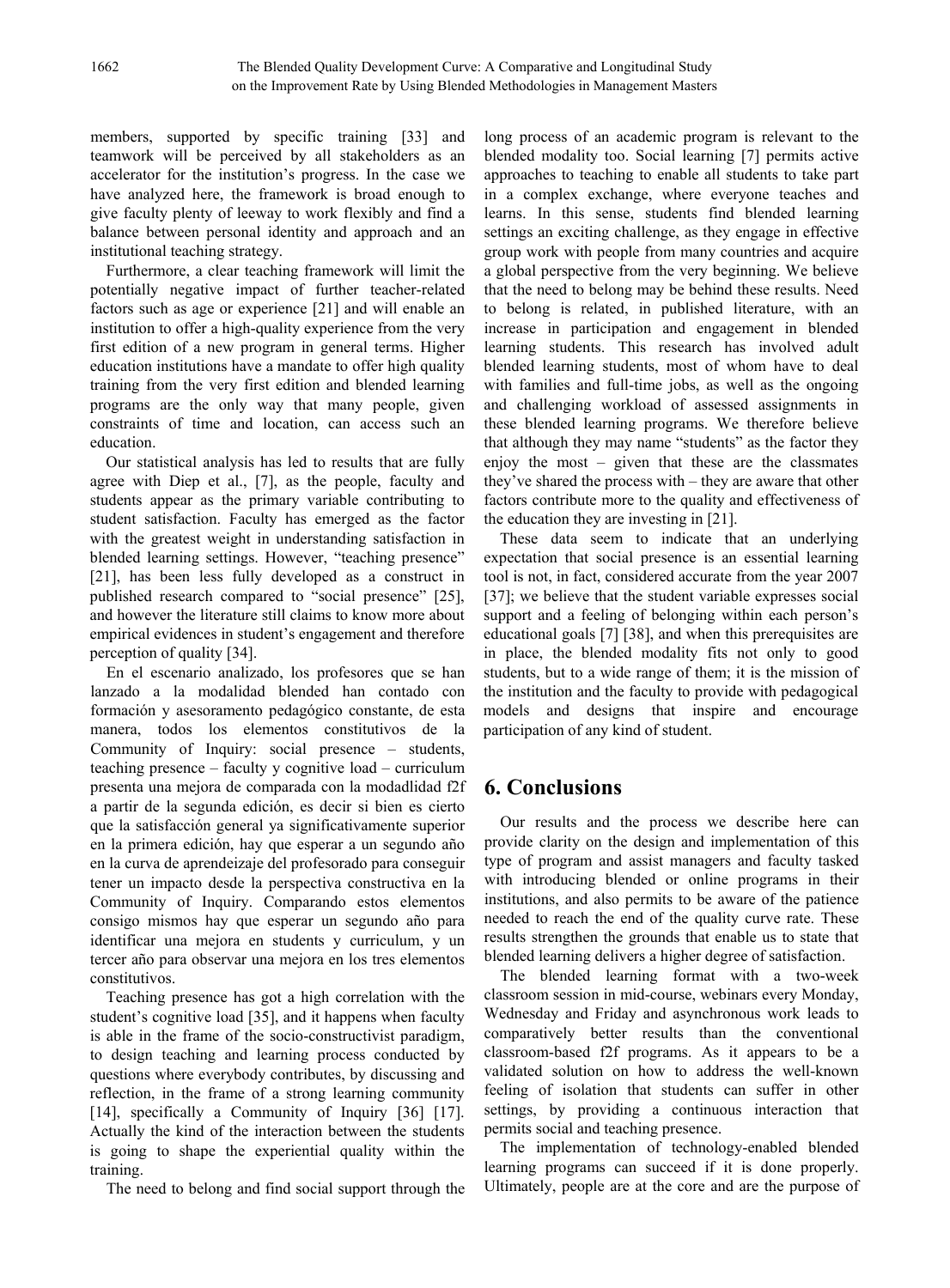education; and technology is pointless if it doesn't serve a high-quality student-centered learning process.

Launching blended programs requires at least two editions to fulfill its complete potential when comparing with their equals in f2f, and three editions compared with their own, considering the definition of a clear pedagogical model, teachers' training, and teachers' pedagogical counselling. Between the second and the third edition, according to the data gathered in this research, the results remain similar.

These differences lead us to think that each type of program has a specific internal logic and that higher education institutions that wish to engage in such programs will have to continue researching into this in order to be able to offer the highest educational standards in programs that offer a truly student-centered approach, whatever the format. The information provided in this research attempts to establish a baseline for further development of student-centered teaching approaches and educational program portfolios that truly reflect current needs and maintain the highest educational standards.

## **7. Limitations**

It does not use a validated instrument; however, we have checked that students fully understand each item and these items are the general asked ones in the educational institutions.

It is need to delimitate whether the student's characteristics of the two compared modalities contributes to the obtained results. Ultimately, the challenge will determine if differences between students in blended learning or in conventional classroom-based f2f programs are just a result of the different settings with different approaches or if there are other decisive variables, such as age and professional status. This should be the object of future research.

The fact that this research was based on survey data adds some distance between submitted answers and actual phenomena, as we are resorting to indirect observation. Subsequent research should triangulate results with direct observation of that sample or population. From a methodological point of view, a descriptive, correlational study doesn't provide the grounds to prove the existence of causal effects. Future research will be necessary in order to confirm the insights that this research has produced.

This research has worked with data from programs that, for the first time, provided instructors with a higher level of handholding in their teaching efforts. This may have biased results when compared to conventional programs; however, faculties were the same, and they could have transferred these pedagogical learning into the f2f programs as well.

## **REFERENCES**

- [1] A. Bartolomé. Blended learning. Conceptos básicos. Revista de Medios Y Educacion, 23(Pixel-Bit), 7–20, 2004.
- [2] Power, Thomas Michael, and Anthony Morven-Gould. "Head of gold, feet of clay: The online learning paradox." *The International Review of Research in Open and Distributed Learning* 12.2, 19-39, 2011.
- [3] C. Dalsgaard & M. Godsk. Transforming traditional lectures into problem based blended learning: challenges and experiences. Open Learning: The Journal of Open, Distance and E-Learning, 22(1), 29–42. https://doi.org/10.1080/026 80510601100143, 2007.
- [4] P. Moskal, C., Dziuban, & J., Hartman. Blended learning: A dangerous idea? Internet and Higher Education. https://doi.org/10.1016/j.iheduc.2012.12.001, 2013.
- [5] Cavanagh, T. B. "The blended learning toolkit: Improving student performance and retention." *Educause Review* 34.4, 15, 2011.
- [6] A. Bandura. Social learning theory. Social Learning Theory. https://doi.org/10.1111/j.1460-2466.1978.tb01621.x, 1971.
- [7] A.N: Diep, C. Zhu, K. Struyven & Y. Blieck. Who or what contributes to student satisfaction in different blended learning modalities? British Journal of Educational Technology, 48(2), 473–489. https://doi.org/10.1111/bjet.1 2431, 2017.
- [8] W. Wu & L. Hwang. The Effectiveness of E-Learning for Blended Courses in Colleges: A Multi-Level Empirical Study. International Journal of Electronic Business Management, 8(4), 312–322, 2010.
- [9] Garrison, D. Randy, Terry Anderson, and Walter Archer. "Critical thinking, cognitive presence, and computer conferencing in distance education." *American Journal of distance education* 15.1, 7-23, 2001.
- [10] J. Poon. Use of blended learning to enhance the student learning experience and engagement in property education. Property Management, 30(2), 129–156.https://doi.org/10.1 108/02637471211213398, 2012.
- [11] M. Reiss & D. Steffens. Performance of Blended Learning in University Teaching. E-Learning and Education, 1(6). Retrieved from http://chester.summon.serialssolutions.com /2.0.0/link/0/eLvHCXMw3V05T8MwFLY4BEJCiHKEU\_ LEghKlTRo7AwMtoKAygFoOsVQ5bBTRpqVN\_z9- TpykVSdgYrQVJbY\_59nv- h5CVsMw9QWZwCh1CbciH 1QQqy6OOT8waUiikABBCJg\_3j362qEvT-CZUdWuyr7\_ APxjJRVA3ARbA2nkVkSqMoGlEo3Ry6Mp5yz0- kA9D Gb1Iga, 2010.
- [12] J. Poon. Blended Learning: An Institutional Approach for Enhancing Students' Learning Experiences. Journal of Online Learning & Teaching, 9(2), 271–289. https://doi.or g/10.1016/j.sbspro.2014.01.992, 2013.
- [13] S. Smyth, C. Houghton, A. Cooney & D. Casey. Students' experiences of blended learning across a range of postgraduate programmes. Nurse Education Today, 32(4), 464–468. https://doi.org/10.1016/j.nedt.2011.05.014, 2012.
- [14] R. Owston, D. York, S. Murtha. Student perceptions and achievement in a university blended learning strategic